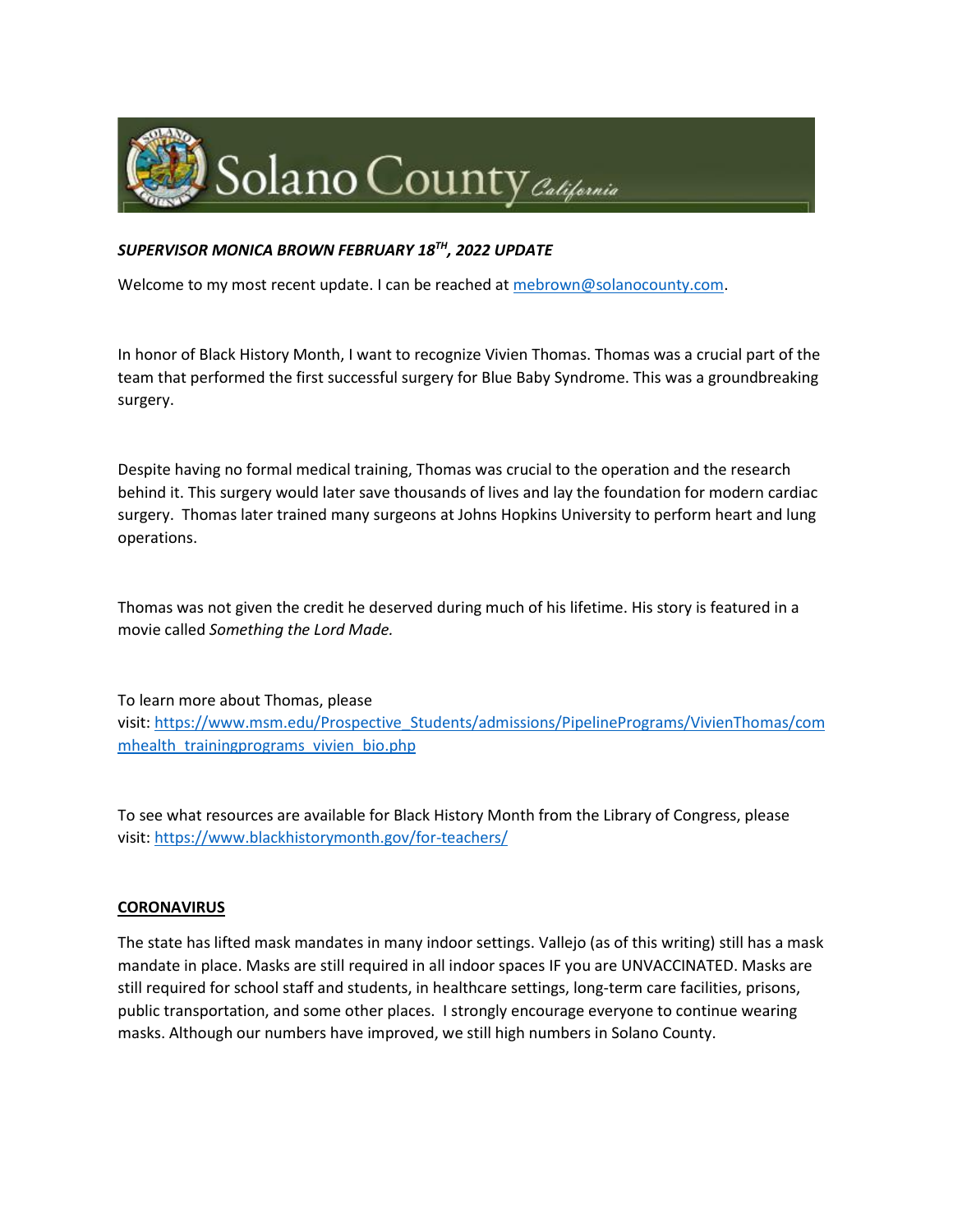The most important thing we can all do for our community is get vaccinated and boosted when eligible. Please encourage all your friends to get vaccinated/boosted.

To see mask guidance from the state, our numbers, where to get tested, where to get a vaccine, and more information, please visit:

[https://www.cdph.ca.gov/Programs/CID/DCDC/Pages/COVID-19/guidance-for-face-coverings.aspx](https://gcc02.safelinks.protection.outlook.com/?url=https%3A%2F%2Fwww.cdph.ca.gov%2FPrograms%2FCID%2FDCDC%2FPages%2FCOVID-19%2Fguidance-for-face-coverings.aspx&data=04%7C01%7C%7Cc8a88a74f38843196ea708d9f1acae92%7C5e7f20ace5f14f838c3bce44b8486421%7C0%7C0%7C637806546221698323%7CUnknown%7CTWFpbGZsb3d8eyJWIjoiMC4wLjAwMDAiLCJQIjoiV2luMzIiLCJBTiI6Ik1haWwiLCJXVCI6Mn0%3D%7C3000&sdata=NUwjONMb2A8xjCEZitaOBvIu3TGepc719benUWi7j%2FQ%3D&reserved=0) [https://www.solanocounty.com/depts/ph/coronavirus\\_links/faq\\_\\_\\_community\\_testing\\_sites.asp](https://www.solanocounty.com/depts/ph/coronavirus_links/faq___community_testing_sites.asp) [https://www.solanocounty.com/depts/ph/coronavirus\\_links/covid\\_19\\_vaccines.asp](https://www.solanocounty.com/depts/ph/coronavirus_links/covid_19_vaccines.asp)

[https://doitgis.maps.arcgis.com/apps/MapSeries/index.html?appid=055f81e9fe154da5860257e3f248](https://doitgis.maps.arcgis.com/apps/MapSeries/index.html?appid=055f81e9fe154da5860257e3f2489d67) [9d67](https://doitgis.maps.arcgis.com/apps/MapSeries/index.html?appid=055f81e9fe154da5860257e3f2489d67)

## **SOLANO TRANSPORTATION AUTHORITY**

STA's monthly newsletter provides information on what is happening with transportation in Solano County. To see the newsletter, please visit: [https://sta.ca.gov/february-status-2022/](https://gcc02.safelinks.protection.outlook.com/?url=https%3A%2F%2Fsta.ca.gov%2Ffebruary-status-2022%2F&data=04%7C01%7C%7Cc8a88a74f38843196ea708d9f1acae92%7C5e7f20ace5f14f838c3bce44b8486421%7C0%7C0%7C637806546221698323%7CUnknown%7CTWFpbGZsb3d8eyJWIjoiMC4wLjAwMDAiLCJQIjoiV2luMzIiLCJBTiI6Ik1haWwiLCJXVCI6Mn0%3D%7C3000&sdata=sdOLojtpPm0Wg7ijWbcZjL8eELRDN2ZMrh4e6d%2FJ7hY%3D&reserved=0)

# **SUPPLEMENTAL COVID-19 SICK LEAVE**

A new law offers sick leave for those who have missed work because of COVID-19. It is retroactive to January 1, 2022. For more information, please visit: [https://www.gov.ca.gov/2022/02/09/governor](https://gcc02.safelinks.protection.outlook.com/?url=https%3A%2F%2Fwww.gov.ca.gov%2F2022%2F02%2F09%2Fgovernor-newsom-signs-paid-sick-leave-extension-expanded-relief-for-small-businesses-and-historic-package-to-promote-innovation-and-entrepreneurship-in-california%2F&data=04%7C01%7C%7Cc8a88a74f38843196ea708d9f1acae92%7C5e7f20ace5f14f838c3bce44b8486421%7C0%7C0%7C637806546221698323%7CUnknown%7CTWFpbGZsb3d8eyJWIjoiMC4wLjAwMDAiLCJQIjoiV2luMzIiLCJBTiI6Ik1haWwiLCJXVCI6Mn0%3D%7C3000&sdata=X0q66nq0%2BWZ1WTAl4VMmoMxnq2qHRkzr%2BRYk6VmVG7k%3D&reserved=0)[newsom-signs-paid-sick-leave-extension-expanded-relief-for-small-businesses-and-historic-package](https://gcc02.safelinks.protection.outlook.com/?url=https%3A%2F%2Fwww.gov.ca.gov%2F2022%2F02%2F09%2Fgovernor-newsom-signs-paid-sick-leave-extension-expanded-relief-for-small-businesses-and-historic-package-to-promote-innovation-and-entrepreneurship-in-california%2F&data=04%7C01%7C%7Cc8a88a74f38843196ea708d9f1acae92%7C5e7f20ace5f14f838c3bce44b8486421%7C0%7C0%7C637806546221698323%7CUnknown%7CTWFpbGZsb3d8eyJWIjoiMC4wLjAwMDAiLCJQIjoiV2luMzIiLCJBTiI6Ik1haWwiLCJXVCI6Mn0%3D%7C3000&sdata=X0q66nq0%2BWZ1WTAl4VMmoMxnq2qHRkzr%2BRYk6VmVG7k%3D&reserved=0)[to-promote-innovation-and-entrepreneurship-in-california/](https://gcc02.safelinks.protection.outlook.com/?url=https%3A%2F%2Fwww.gov.ca.gov%2F2022%2F02%2F09%2Fgovernor-newsom-signs-paid-sick-leave-extension-expanded-relief-for-small-businesses-and-historic-package-to-promote-innovation-and-entrepreneurship-in-california%2F&data=04%7C01%7C%7Cc8a88a74f38843196ea708d9f1acae92%7C5e7f20ace5f14f838c3bce44b8486421%7C0%7C0%7C637806546221698323%7CUnknown%7CTWFpbGZsb3d8eyJWIjoiMC4wLjAwMDAiLCJQIjoiV2luMzIiLCJBTiI6Ik1haWwiLCJXVCI6Mn0%3D%7C3000&sdata=X0q66nq0%2BWZ1WTAl4VMmoMxnq2qHRkzr%2BRYk6VmVG7k%3D&reserved=0)

#### **BEWARE OF SCAM EMAILS AND TEXT MESSAGES**

Please be vigilant about scams and malicious messages. The IRS will never call you about a tax debt. They will send that through the post office. Do not click links that are suspicious. Be especially suspicious of emails claiming you owe money or are receiving money from institutions you don't usually do business with. If it looks suspicious verify directly with the business by calling them with a phone number you know is accurate or an email you know is accurate.

Scam emails and text messages are being sent out more and more. Please be very careful before clicking links you don't recognize. Please be vigilant in protecting your personal information.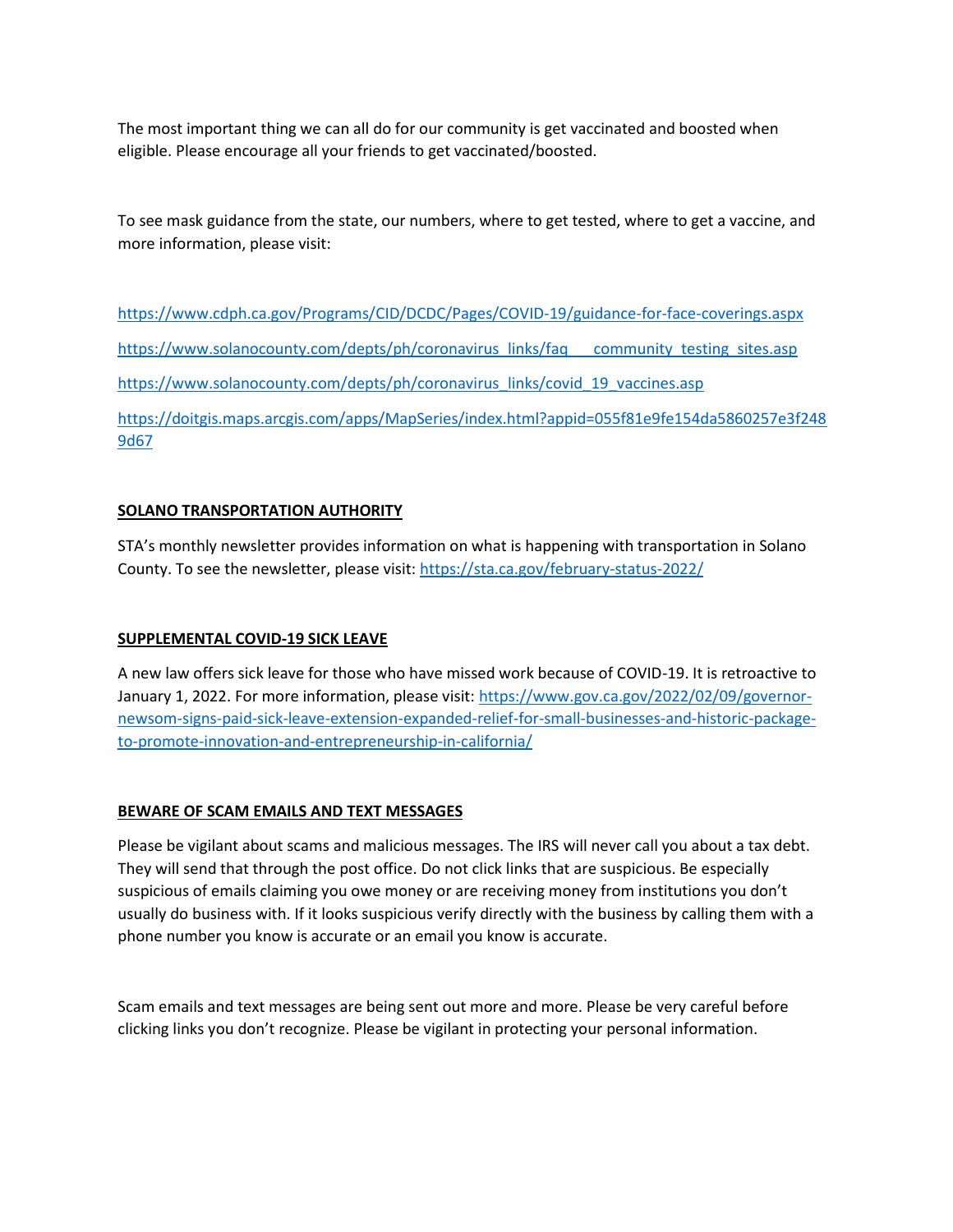## **SOLANO RESOURCE CONSERVATON DISTRICT (SRCD) FREE FIELD TRIPS**

SRCD is offering free field trips to our 3<sup>rd</sup> and 6<sup>th</sup> grade students in Solano County. These field trips will explore Solano County's open space. If you are interested in learning more, please contact Marianne Butler from the SRCD at [marianne.butler@solanorcd.org.](mailto:marianne.butler@solanorcd.org) It is extremely important to show the next generation the importance of open space.

## **INSURANCE COMMISSIONER SAFER FROM WILDFIRES PROGRAM**

Insurance Commissioner Ricardo Lara has partnered with multiple agencies to enact the Safer from Wildfires program. For more information, please visit: [http://www.insurance.ca.gov/01](https://gcc02.safelinks.protection.outlook.com/?url=http%3A%2F%2Fwww.insurance.ca.gov%2F01-consumers%2F200-wrr%2Fsaferfromwildfires.cfm%23%3A~%3Atext%3DSafer%2520from%2520Wildfires%2520is%2520an%2Cbusinesses%2520by%2520reducing%2520wildfire%2520risk.&data=04%7C01%7C%7Cc8a88a74f38843196ea708d9f1acae92%7C5e7f20ace5f14f838c3bce44b8486421%7C0%7C0%7C637806546221698323%7CUnknown%7CTWFpbGZsb3d8eyJWIjoiMC4wLjAwMDAiLCJQIjoiV2luMzIiLCJBTiI6Ik1haWwiLCJXVCI6Mn0%3D%7C3000&sdata=2S%2Flqnr0MetN2VkpfoTbxy14LwmDT1jx3w%2FhwWNlS9Y%3D&reserved=0) [consumers/200](https://gcc02.safelinks.protection.outlook.com/?url=http%3A%2F%2Fwww.insurance.ca.gov%2F01-consumers%2F200-wrr%2Fsaferfromwildfires.cfm%23%3A~%3Atext%3DSafer%2520from%2520Wildfires%2520is%2520an%2Cbusinesses%2520by%2520reducing%2520wildfire%2520risk.&data=04%7C01%7C%7Cc8a88a74f38843196ea708d9f1acae92%7C5e7f20ace5f14f838c3bce44b8486421%7C0%7C0%7C637806546221698323%7CUnknown%7CTWFpbGZsb3d8eyJWIjoiMC4wLjAwMDAiLCJQIjoiV2luMzIiLCJBTiI6Ik1haWwiLCJXVCI6Mn0%3D%7C3000&sdata=2S%2Flqnr0MetN2VkpfoTbxy14LwmDT1jx3w%2FhwWNlS9Y%3D&reserved=0) [wrr/saferfromwildfires.cfm#:~:text=Safer%20from%20Wildfires%20is%20an,businesses%20by%20red](https://gcc02.safelinks.protection.outlook.com/?url=http%3A%2F%2Fwww.insurance.ca.gov%2F01-consumers%2F200-wrr%2Fsaferfromwildfires.cfm%23%3A~%3Atext%3DSafer%2520from%2520Wildfires%2520is%2520an%2Cbusinesses%2520by%2520reducing%2520wildfire%2520risk.&data=04%7C01%7C%7Cc8a88a74f38843196ea708d9f1acae92%7C5e7f20ace5f14f838c3bce44b8486421%7C0%7C0%7C637806546221698323%7CUnknown%7CTWFpbGZsb3d8eyJWIjoiMC4wLjAwMDAiLCJQIjoiV2luMzIiLCJBTiI6Ik1haWwiLCJXVCI6Mn0%3D%7C3000&sdata=2S%2Flqnr0MetN2VkpfoTbxy14LwmDT1jx3w%2FhwWNlS9Y%3D&reserved=0) [ucing%20wildfire%20risk.](https://gcc02.safelinks.protection.outlook.com/?url=http%3A%2F%2Fwww.insurance.ca.gov%2F01-consumers%2F200-wrr%2Fsaferfromwildfires.cfm%23%3A~%3Atext%3DSafer%2520from%2520Wildfires%2520is%2520an%2Cbusinesses%2520by%2520reducing%2520wildfire%2520risk.&data=04%7C01%7C%7Cc8a88a74f38843196ea708d9f1acae92%7C5e7f20ace5f14f838c3bce44b8486421%7C0%7C0%7C637806546221698323%7CUnknown%7CTWFpbGZsb3d8eyJWIjoiMC4wLjAwMDAiLCJQIjoiV2luMzIiLCJBTiI6Ik1haWwiLCJXVCI6Mn0%3D%7C3000&sdata=2S%2Flqnr0MetN2VkpfoTbxy14LwmDT1jx3w%2FhwWNlS9Y%3D&reserved=0)

# **REBATES FOR WATER SAVING**

The Solano County Water Agency has rebates for saving water. Examples include buying efficient washing machines, installing water saving landscaping, and more. For more information, please visit: <https://www.scwa2.com/water-efficiency/rebates-programs/>

# **POTENTIAL UPCOMING ISSUES WITH MEDI-CAL**

When the state emergency order is lifted, there may be issues for some enrollees in the state Medi-Cal program. Legal Services of Northern California has a great resource if you may be impacted. For more information, please visit: <https://lsnc.net/#cat-anchor-6>

[https://www.npr.org/sections/health-shots/2022/02/14/1080295015/why-millions-on-medicaid-are](https://www.npr.org/sections/health-shots/2022/02/14/1080295015/why-millions-on-medicaid-are-at-risk-of-losing-coverage-in-the-months-ahead)[at-risk-of-losing-coverage-in-the-months-ahead](https://www.npr.org/sections/health-shots/2022/02/14/1080295015/why-millions-on-medicaid-are-at-risk-of-losing-coverage-in-the-months-ahead)

# **NATIONAL ASSOCIATON OF MENTAL ILLNESS (NAMI) SOLANO SURVEY**

NAMI is conducting a survey to develop their strategic plan. To complete the survey, please visit: [https://docs.google.com/forms/d/e/1FAIpQLSc0pYxTq6B3l1GRfyoTDiKggTgknmhpX\\_AL3JDziBIV3](https://docs.google.com/forms/d/e/1FAIpQLSc0pYxTq6B3l1GRfyoTDiKggTgknmhpX_AL3JDziBIV3FsL4Q/viewform) [FsL4Q/viewform](https://docs.google.com/forms/d/e/1FAIpQLSc0pYxTq6B3l1GRfyoTDiKggTgknmhpX_AL3JDziBIV3FsL4Q/viewform)

# **DEPARTMENT OF MOTOR VEHICLES (DMV) ONLINE RENEWAL**

If you need to go into to DMV to renew your license, you will need to fill out an application online. They have computers at DMV for you to use, but those are often in high demand. It will move much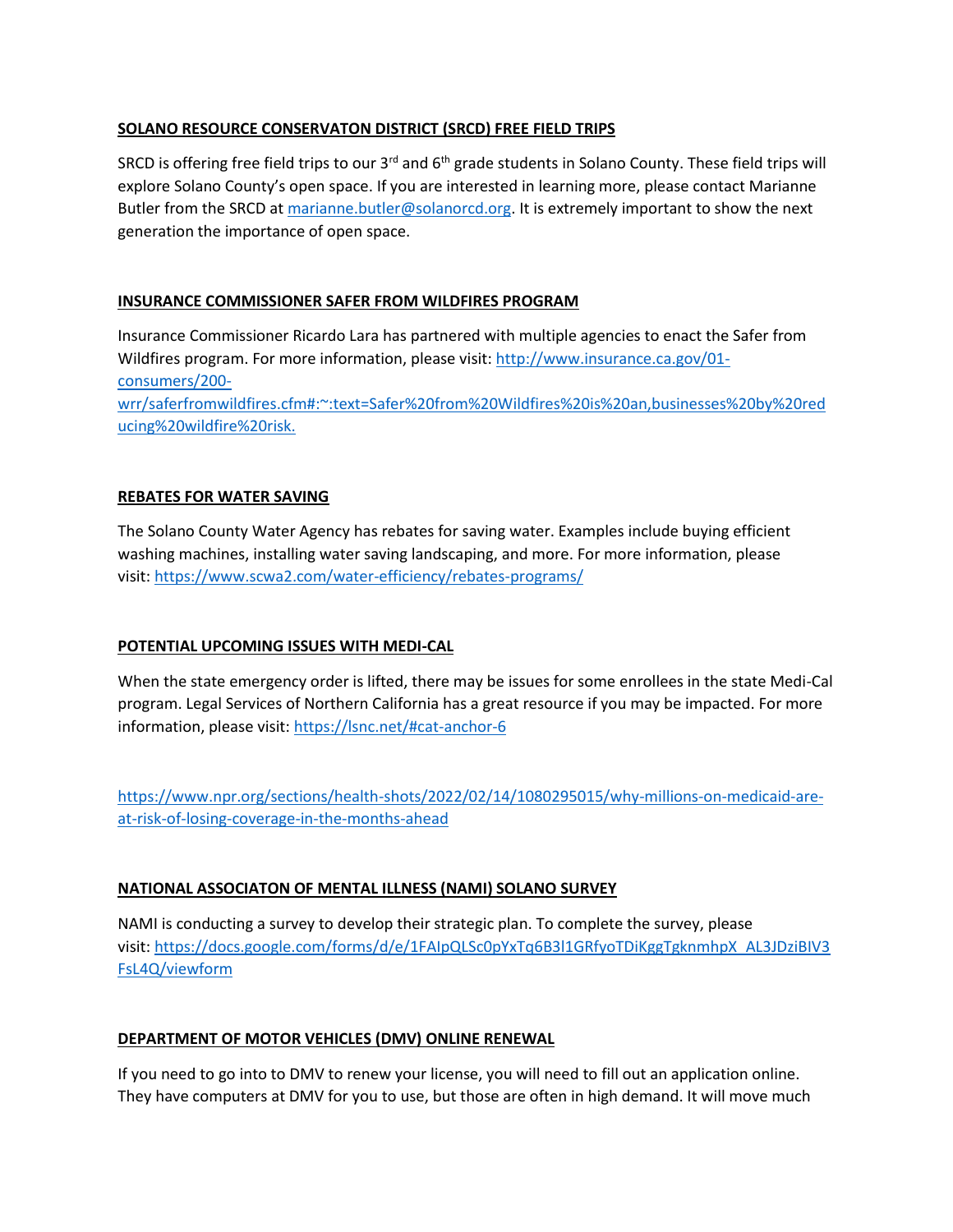faster if you fill out your renewal application online. You will need to create an account with the DMV. For more information, please visit: <https://www.dmv.ca.gov/portal/>

### **BAY AREA AIR QUALITY DISTRICT (BAAQMD) WORKSHOP**

BAAQMD will be holding a workshop on Thresholds of Significance on March 10<sup>th</sup> at 6pm. For more information, please visit: <https://www.baaqmd.gov/news-and-events/workshops>

## **PROPOSAL TO MAKE HIGHWAY 37 A TOLL ROAD**

There is a proposal to make Highway 37 a toll road. I am opposed to making Highway 37 a toll road. Solano County already pays more in tolls than we receive in benefits. It is simply not fair for us to pay anymore tolls. To learn more about the proposal, please visit: [https://www.dailyrepublic.com/all-dr](https://www.dailyrepublic.com/all-dr-news/solano-news/vallejo/dodd-introduces-pair-of-bills-to-fund-highway-37-work/)[news/solano-news/vallejo/dodd-introduces-pair-of-bills-to-fund-highway-37-work/](https://www.dailyrepublic.com/all-dr-news/solano-news/vallejo/dodd-introduces-pair-of-bills-to-fund-highway-37-work/)

## **BENICIA AIR MONITORING MEETING**

There will be a zoom meeting to discuss air monitoring in Benicia on Thursday March 3<sup>rd</sup> at 7:00 pm. For more information, please visit: [https://us02web.zoom.us/webinar/register/WN\\_IThYBb9JTRuj-](https://us02web.zoom.us/webinar/register/WN_IThYBb9JTRuj-ChO79TAxA)[ChO79TAxA](https://us02web.zoom.us/webinar/register/WN_IThYBb9JTRuj-ChO79TAxA)

#### **BAAQMD HEARING BOARD OPENING**

BAAQMD is looking for a member of the public to serve on the Hearing Board. This is a volunteer position but will pay \$400.00 for every meeting attended. If you are interested, please visit: <https://www.governmentjobs.com/jobs/3397505-0/hearing-board-member>

#### **JOBS**

SOLANO COUNTY: <https://jobapscloud.com/solano/>

CITY OF BENICIA: <https://www.governmentjobs.com/careers/benicia>

CITY OF FAIRFIELD: <https://www.governmentjobs.com/careers/fairfield>

CITY OF VALLEJO: <https://www.governmentjobs.com/careers/vallejo>